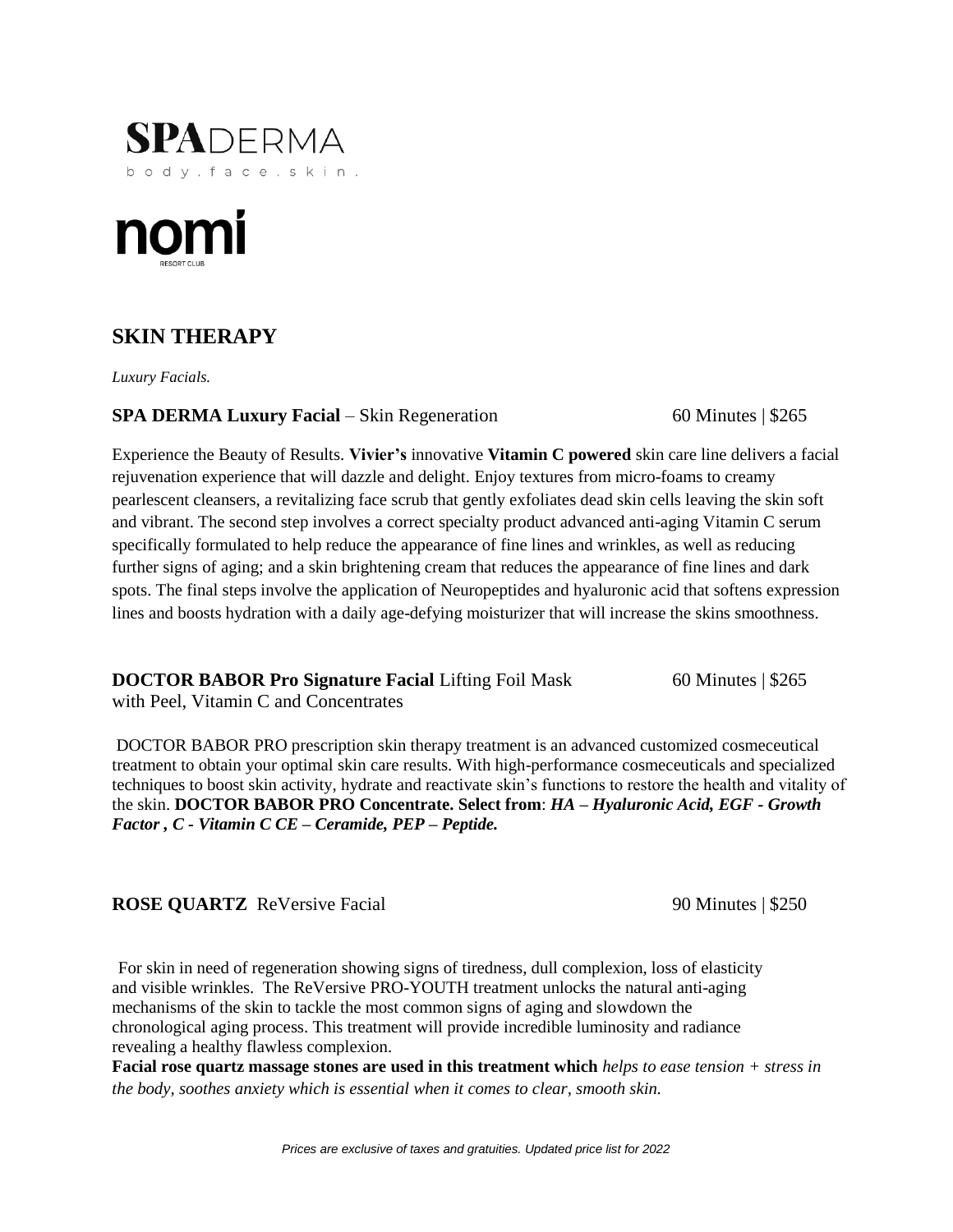# SPA Derma **Express Facial** 30 Minutes | \$95

If you love facials but are short on time, why not choose the Express Facial experience. Enjoy all the beautifying benefits of Vivier skin care and go back into your day, looking and feeling rejuvenated.

# **FACIAL ENHANCEMENTS**

Vivier **Essential Peel** 45 Minutes | \$150

The Vivier Peel is a gentle, professional combination peel that helps smooth, brighten, firm and illuminate your skin. Reveal a fresh new complexion with this peel. It is designed to minimize the appearance of surface lines, smooth out rough skin texture, aid in clearing mild acne and help fade hyperpigmentation.

# SPA DERMA – **Anti-aging Facial Mask** 30 Minutes | \$95

*Choice of Clay for deeper cleansing or Hydra Mask for intense hydration*

**Vivier's Ultra Purifying Clay Mask** is carefully crafted with red and white Kaolin clay, Alpha Hydroxy Acids and Salicylic Acid to draw out impurities, firm the skin and absorb excess sebum. This purifying mask helps reveal flawless-looking skin without excess shine. This mask treatment is combined with a soothing neck and shoulder massage.

### **AMPOULES** TREATMENT 10 Minutes | \$25

Adding a layer of Ampoules to the face during your treatment and experience true hydration. The hydrophilic oil is applied to the skin,where it dissolves oil-soluble particles. The phytoactive ingredient targets the skin's unique requirements. Then the magic happens: massaged in with damp fingers, a milky emulsion emerges to reveal soft, clear skin. Each ingredient exerts an instantly noticeable effect. The liquid high-tech vehicle ensures that the active ingredients pass through the skin barrier more rapidly, allowing them to precisely boost cell activity in the deepest layers of the skin. With technologically optimized, natural active ingredients encapsulated in the smallest molecules, they arm the skin to tackle the challenges of life. In seven days, they produce impressive, visible results. In 21 days, ampoules transform the skin for good. This product is a great retail option to try at home to achieve the 7 and 21 day results.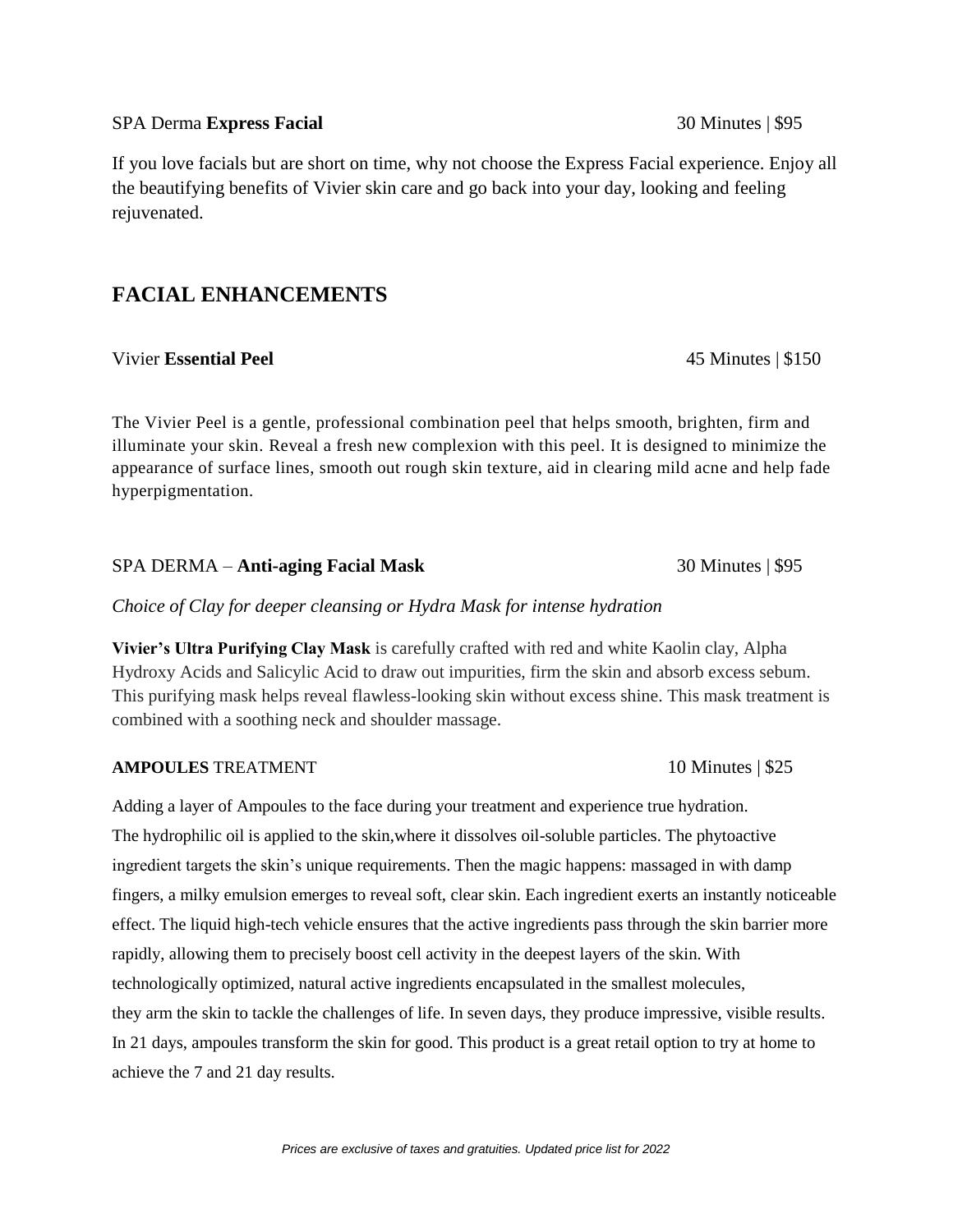#### *Prices are exclusive of taxes and gratuities. Updated price list for 2022*

# **MEDICAL FACIALS**

#### Oxygen Facial with Peel 60 Minutes | \$240

Oxygen facial is a "non-medical" procedure created to hydrate your skin and support natural collagen to help you achieve a more youthful look. Oxygen facials deliver condensed molecules of oxygen to your skin, more specifically, your epidermis. Visibly smoothed lines and wrinkles for all skin types. Give your skin what it needs.

When used as a skincare ingredient, oxygen helps encourage a healthy skin barrier and hydrate the skin. When you give skin cells a healthy boost of oxygen, you help maintain your skin's health and keep it looking bright and healthy. Your skin may be craving a detox. Oxygen, nutrients, and vitamins added to an oxygen facial can help boost your skin's detoxification process and lessen the effects of environmental irritants and sun damage. Detoxifying your skin can also help work to restore skin cells.

# **BOTANICALS & APOTHOCARY**

*Botanical Escapes. 30 min Enhancements.*

# **Peppermint Scalp Massage 30 Minutes | \$80**

Relax and refresh. Let soothing touch and invigorating peppermint oil realign your mind and spirit.

# **Hand & Feet Seed to Skin Ritual**   $\qquad \qquad$  30 Minutes | \$95

Cela uses the power of Canadian botanicals to renew and protect your skin. The northern climate can take its toll on your skin. This blissful scrub treatment will leave your lower legs and feet, arms and hands softened and glowing. Cela's aromas are so delightful they will seem exotic.

### **Therapeutic Foot Massage with Black Gold Coffee Scrub** 30 Minutes | \$95

Cela's rich and energizing Black Gold Coffee Scrub will soften and energize your lower legs and feet. Massage will release the tension you hold in these hard working parts of your body. Cela's Black Gold Coffee Scrub will reawaken your skin.

### **Mineral Foot Soak & Foot Massage** 30 Minutes | \$95

Let your cares and feet dissolve in this mineral rich warm soak. Absorb enriching nutrients in comfort. Your body will thank you.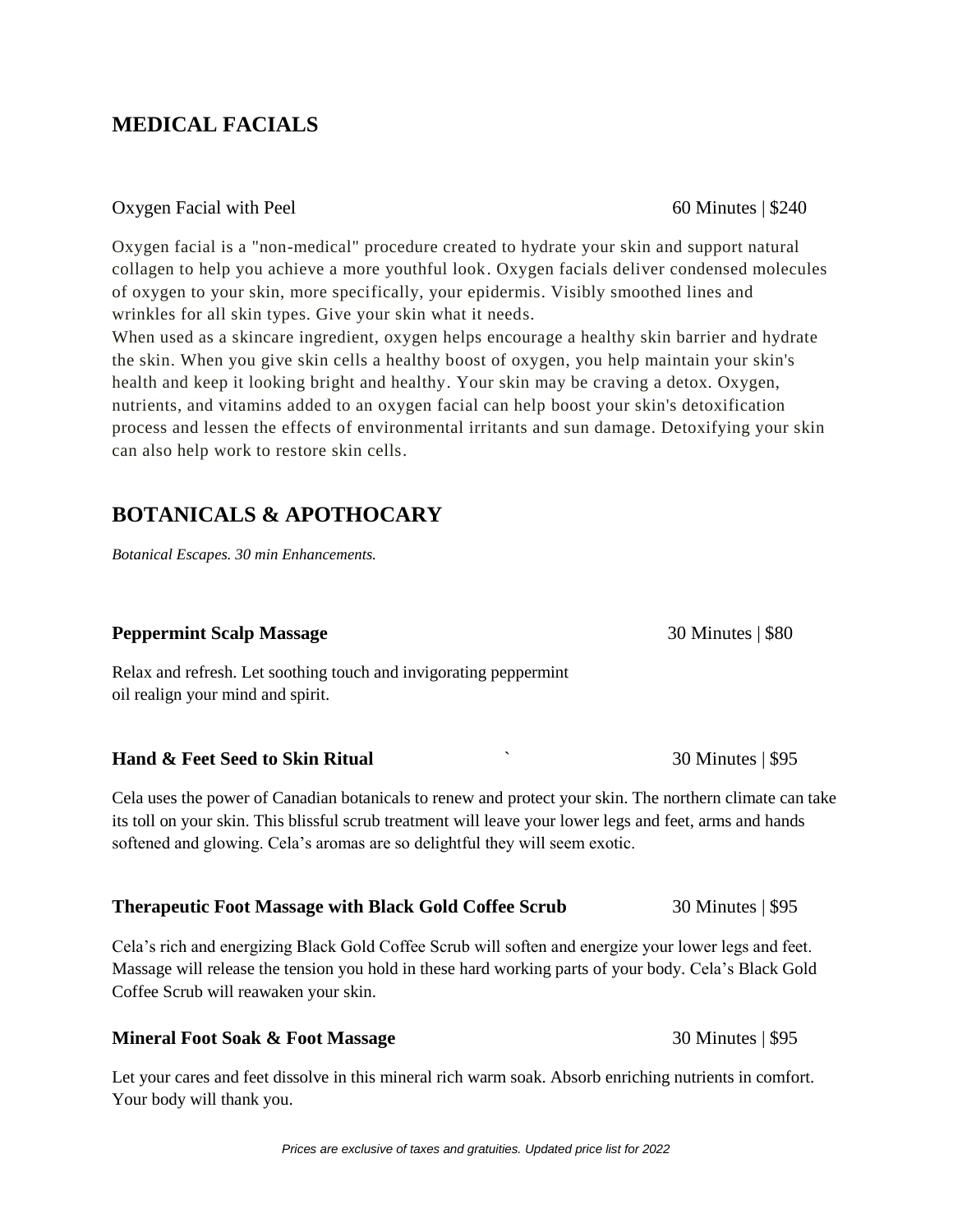#### *Prices are exclusive of taxes and gratuities. Updated price list for 2022*

## **Foot Soak Botanical Treatment & Balm Massage 30 Minutes | \$95**

SPA Derma's fizzing foot soak is a wonderful way to end a long day. This peppermint and eucalyptus effervescent foot soak is made with pure essential oils and Dead Sea mineral salts.

**Botanical Back Treatment** 30 Minutes | \$125 *Option of Seed to Skin or Black Gold*

# **BODY TREATMENTS**

*1 Hour - 90 min Sessions.*

### **Signature Relaxation Massage** 60 Minutes | \$160

Warm oil and techniques will provide sweet relief from all your tension and stress. This treatment is tailored to your needs. Just relax and let go.

### **Rebalancing Massage with Essential Oils** 60 Minutes | \$175

An Aromatherapy Massage that adds an essential oil to your massage to enhance your relaxation. Energizing Peppermint or Calming Lavender will bring extra delight to your body treatment.

From relaxation to deep tissue, warm oil and techniques will provide sweet relief from all your tension and stress. This treatment is tailored to your needs. Just relax and let go.

**Back, Neck & Shoulder Massage** 30 Minutes | \$135

This treatment will focus on the areas which are usually the tightest. A focused treatment to relieve and rebalance you.

**Therapeutic Massage** 60/90 Minutes | \$205/275